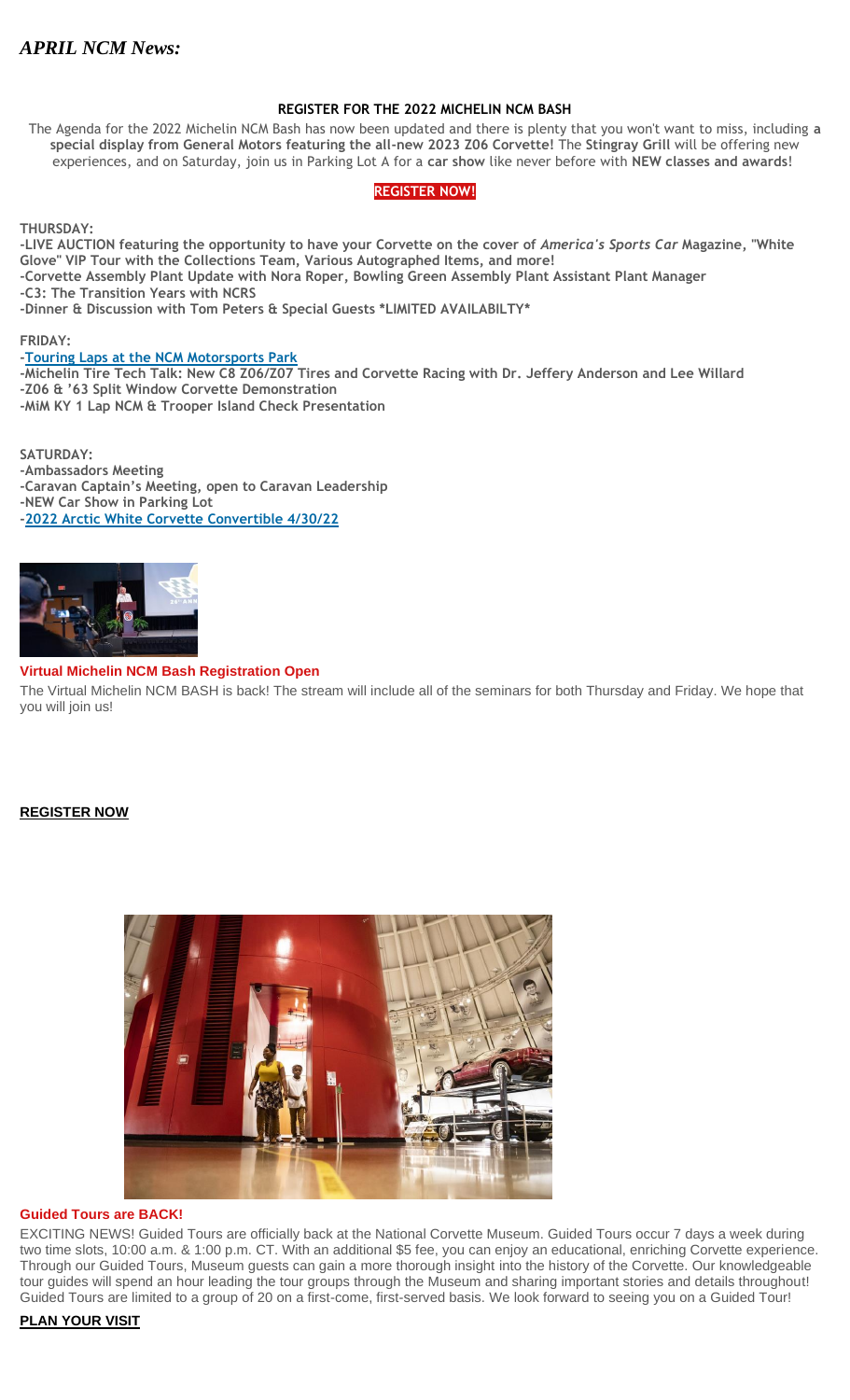

#### **Join Us For MiM Branson Experience & MiM Explore Buffalo!**

Registration for our Museum in Motion Branson Experience closes Monday, March 28, 2022! Sign up NOW!

For the first time since 2018, MiM 'Explore Buffalo' is BACK! Buffalo is located on the beautiful shores of Lake Erie in upstate New York. This MiM trip will include the Frank Lloyd Wright-designed Darwin D. Martin House, the Buffalo-Niagra Falls area, a dinner cruise on the Erie Canal and Locks 34 & 35, and the lovely Buffalo and Erie County Naval & Military Park.

# **[VIEW THE AGENDAS & REGISTER!](http://portal.criticalimpact.com/go/1/62a0d4b8606b177309e5cb74f1f037a9/25995/07915840453d839c3947229f28c3afba/ac650ab036b23783a6473c7b9fa19141/25995)**

# **Support the NCM and Receive Unique Pieces from the BGAP Paint Shop**



Purchase unique pieces that came directly from Bowling Green Assembly's industry-leading, state-of-the-art Paint Shop! Thanks to Kai Spande, Plant Manager, we have a limited number of tools from the Paint Shop including tees, panel strips, and clips. The Plant Body and Paint Manager, Chuck Valentini, shared that these tools are used to hold various body panels in position during the painting process. The Corvette body panels are painted on a carrier and later attached to the frame during the general assembly build process. The panel strips (cut from the cars' facias), the clips, and the tees secure the body panels to the carrier. Once the facias are painted, they go through a Sonic Weld Cell where mounting brackets are used to secure the fascia to the body. During this process, a robot cuts the support panel strips off. The prices are \$500 for a golf tee and panel strip combo and \$250 per clip!

# **[E-MAIL BOBBIE JO](mailto:bobbiejo@corvettemuseum.org)**



#### **Experience the Corvette Bundle!**

The NCM Motorsports Park introduces a new experience for the upcoming driving season…the Corvette Bundle! This product showcases the performance capabilities of both the C7 and C8 Corvettes. Guest will have the opportunity get behind the wheel of both cars for four laps each on the 3.2-mile, 23 turn track. This lead/follow experience is packed with exciting speeds, high adrenaline, and lots of fun.

# **[BOOK YOUR EXPERIENCE](http://portal.criticalimpact.com/go/1/62a0d4b8606b177309e5cb74f1f037a9/25995/07915840453d839c3947229f28c3afba/c49438c7dcf8379aa6473c7b9fa19141/25995)**

# **Upcoming Museum Events & Events On-Site at the Museum**

- MiM Sights and Sounds of New Orleans | March 29 April 2, 2022 (REGISTRATION CLOSED)
- 2022 9-Day Caribbean Cruise | April 15 April 24, 2022 (REGISTRATION CLOSED)
- Michelin NCM Bash | April 28 April 30, 2022 [\(REGISTRATION OPEN\)](http://portal.criticalimpact.com/go/1/62a0d4b8606b177309e5cb74f1f037a9/25995/07915840453d839c3947229f28c3afba/2c9445972b1442a6a6473c7b9fa19141/25995)
- Virtual Michelin NCM Bash | April 28 April 29, 2022 [\(REGISTRATION OPEN\)](http://portal.criticalimpact.com/go/1/62a0d4b8606b177309e5cb74f1f037a9/25995/07915840453d839c3947229f28c3afba/024566722d185b27a6473c7b9fa19141/25995)
- MiM Dragon Run Presented by Michelin at Biltmore Estate | May 1 May 4, 2022 (REGISTRATION CLOSED)
- MiM Explore Buffalo | May 24 May 28, 2022 [\(REGISTRATION OPEN\)](http://portal.criticalimpact.com/go/1/62a0d4b8606b177309e5cb74f1f037a9/25995/07915840453d839c3947229f28c3afba/1d6bdc57bd9b16efa6473c7b9fa19141/25995)
- MiM Branson Experience | May 31 June 4, 2022 [\(REGISTRATION OPEN\)](http://portal.criticalimpact.com/go/1/62a0d4b8606b177309e5cb74f1f037a9/25995/07915840453d839c3947229f28c3afba/970875ab60ab8078a6473c7b9fa19141/25995)